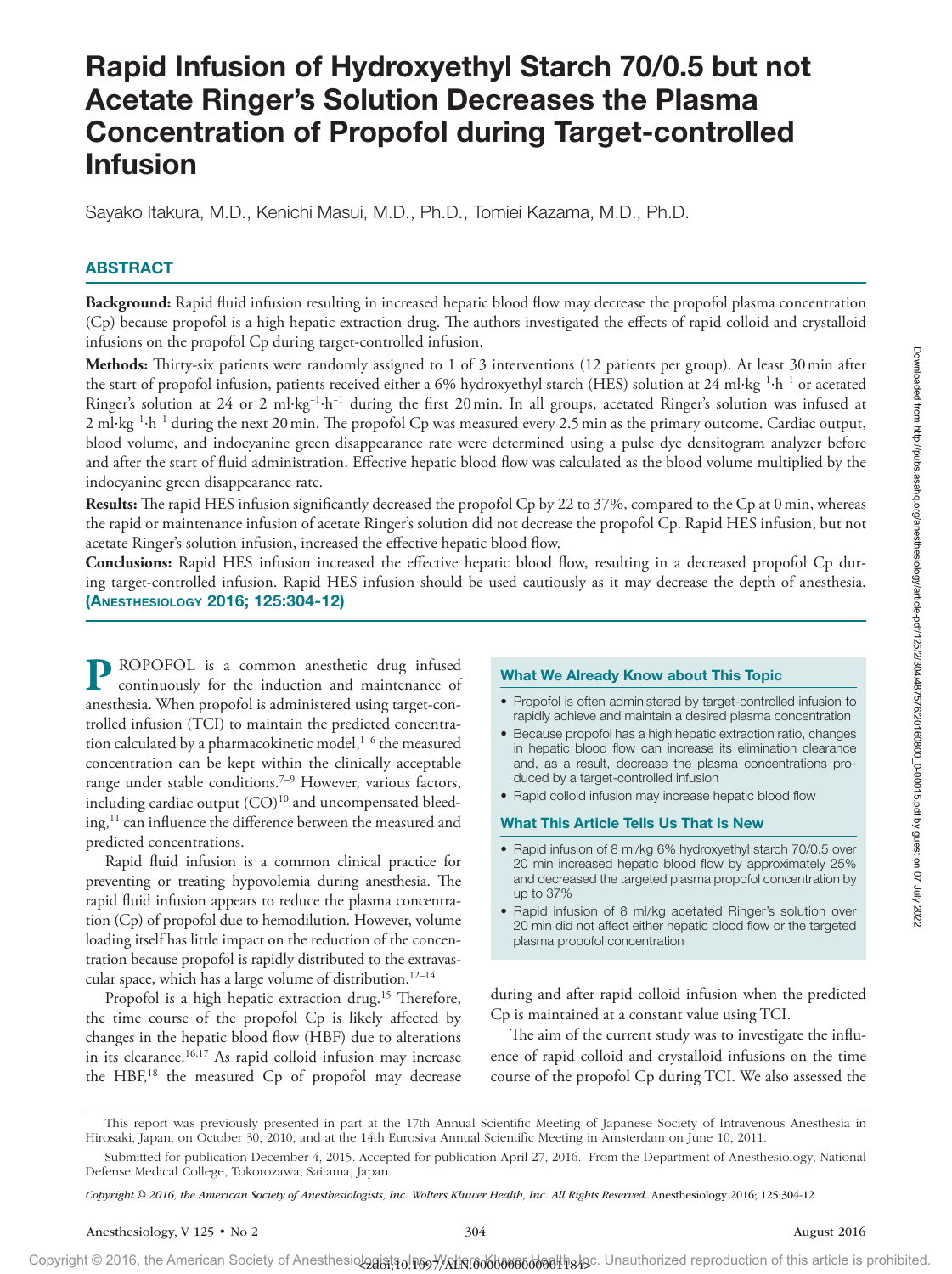influence of the rapid fluid infusions on hemodynamic variables, including the HBF using pulse dye densitometry. To focus on the changes in the variables, including the propofol Cp and hemodynamic variables, we calculated the ratio of the current measurement to the baseline measurement for each variable, because the baseline values differ between patients. Details of the ratio calculation are described in Statistical Analysis. To avoid the influence of surgical stimulation on the hemodynamic parameters, we performed all study procedures before surgery began. We hypothesized that rapid colloid infusion but not rapid crystalloid infusion would decrease the Cp of propofol during TCI.

# Materials and Methods

### *Clinical Protocol*

The study was approved by the Committee on Medical Ethics at the National Defense Medical College Hospital, Saitama, Japan, and was registered in the University Hospital Medical Information Network Clinical Trials Registry (UMIN000004358, Dr. Masui, October 7, 2010, [https://](https://upload.umin.ac.jp/cgi-open-bin/ctr/ctr.cgi?function=brows&action=brows&type=summary&recptno=R000005209&language=E) [upload.umin.ac.jp/cgi-open-bin/ctr/ctr.cgi?function=brows](https://upload.umin.ac.jp/cgi-open-bin/ctr/ctr.cgi?function=brows&action=brows&type=summary&recptno=R000005209&language=E) [&action=brows&type=summary&recptno=R000005209&l](https://upload.umin.ac.jp/cgi-open-bin/ctr/ctr.cgi?function=brows&action=brows&type=summary&recptno=R000005209&language=E) [anguage=E\)](https://upload.umin.ac.jp/cgi-open-bin/ctr/ctr.cgi?function=brows&action=brows&type=summary&recptno=R000005209&language=E). After written informed consent was obtained, we enrolled 24 male and 13 female patients aged 43 to 76 yr who had an American Society of Anesthesiologists physical status classification of I or II and were scheduled for gastroenterological surgery between June 30, 2009, and July 27, 2009. Exclusion criteria included a body mass index of more than 30 kg/m<sup>2</sup>; neurologic disorders; recent use of psychoactive medicines; significant cardiovascular, pulmonary, hepatic, or renal dysfunction; or an allergic reaction to soybeans or eggs.

No premedication was given to any of the patients. After arriving in the operating room, all patients underwent routine monitoring including electrocardiography, noninvasive blood pressure, pulse oximetry, and electroencephalography. An epidural catheter was inserted if necessary, without any epidural infusion of local anesthetics or opioids until the end of the blood sampling period for the study. After oxygenation, anesthesia was induced and maintained by plasma-targeted TCI of propofol using a TCI pump (TE-371, Terumo Corporation, Japan) with the Diprifusor® TCI system (AstraZeneca K.K., Japan) incorporating the Marsh pharmacokinetic model (fig. 1). <sup>13</sup> Propofol was infused directly into an intravenous catheter at a forearm vein without any other simultaneous fluids to prevent the propofol infusion from becoming unstable. If a patient respond to verbal commands at the point when the effectsite concentration equaled the targeted Cp minus one, *e.g.*, the effect-site concentration was 2 μg**/**ml when the targeted Cp was 3 μg/ml, then we increased the targeted concentration by 0.5 μg/ml. Once the patient stopped responding, the targeted Cp of propofol was fixed until the end of the study, and 0.8mg/kg rocuronium was given. Endotracheal 4% lidocaine (2ml) was administered before tracheal



Fig. 1. Study protocol. Propofol was administered using plasma-targeted target-controlled infusion (TCI) on the Marsh pharmacokinetic model.13 When a patient responded to verbal commands at the effect-site concentration being the targeted plasma concentration minus one, *e.g.*, the effect-site concentration was 2 μg/ml when the targeted plasma concentration was 3 μg/ml, the targeted concentration was increased by 0.5 μg/ml. In the 6% hydroxyethyl starch (HES) and acetated Ringer's (AR) solution groups, HES and AR solution was infused at 24 ml·kg−1·h−1 during the first 20min, respectively, followed by infusion of AR at 2 ml·kg−1·h−1 during the next 20min. In the control group, AR was infused at 2 ml·kg−1·h−1 during the 40min. Blood samples to determine the plasma concentration of propofol were taken every 2.5min. Hematocrit, heart rate (HR), mean arterial pressure (MAP), body temperature (BT), and pulse dye densitogram (DDG) measurements including cardiac output, blood volume, and indocyanine green disappearance rate were assessed three times.

intubation to reduce the hemodynamic response. After the trachea was intubated, mechanical ventilation commenced to maintain the end-tidal carbon dioxide between 30 and 35 mmHg with 45%  $\text{O}_2$  in the air at a fresh gas flow rate of 6 l/min. For blood sampling, a 22-gauge catheter was inserted in the radial artery contralateral to the venous catheter for propofol infusion. For the administration of the study fluids, an 18-gauge catheter was placed in an instep peripheral vein. We began administering the study fluids at least 30min after the start of the propofol infusion.

## *Study Fluid Administration*

The patients were randomly allocated to one of three groups: the hydroxyethyl starch (HES) solution group, the acetated Ringer's (AR) solution group, and the control group, in a patient-blinded fashion using a permuted block design with a block size of three. All patients were administered the following study fluids for 40min (fig. 1). In the HES group, 8ml/kg of 6% HES 70/0.5 solution (SALINHES fluid solution 6%®, Fresenius Kabi Japan, Japan) was infused at 24 ml·kg−1·h−1 during the first 20min. In the AR group, 8ml/kg of AR solution (Veen-F Injection®, Kowa Pharmaceuticals, Japan) was infused at 24 ml·kg−1·h−1 during the first 20min. In both the HES and AR groups, AR solution was infused at 2 ml·kg−1·h−1 during the last 20min. In the control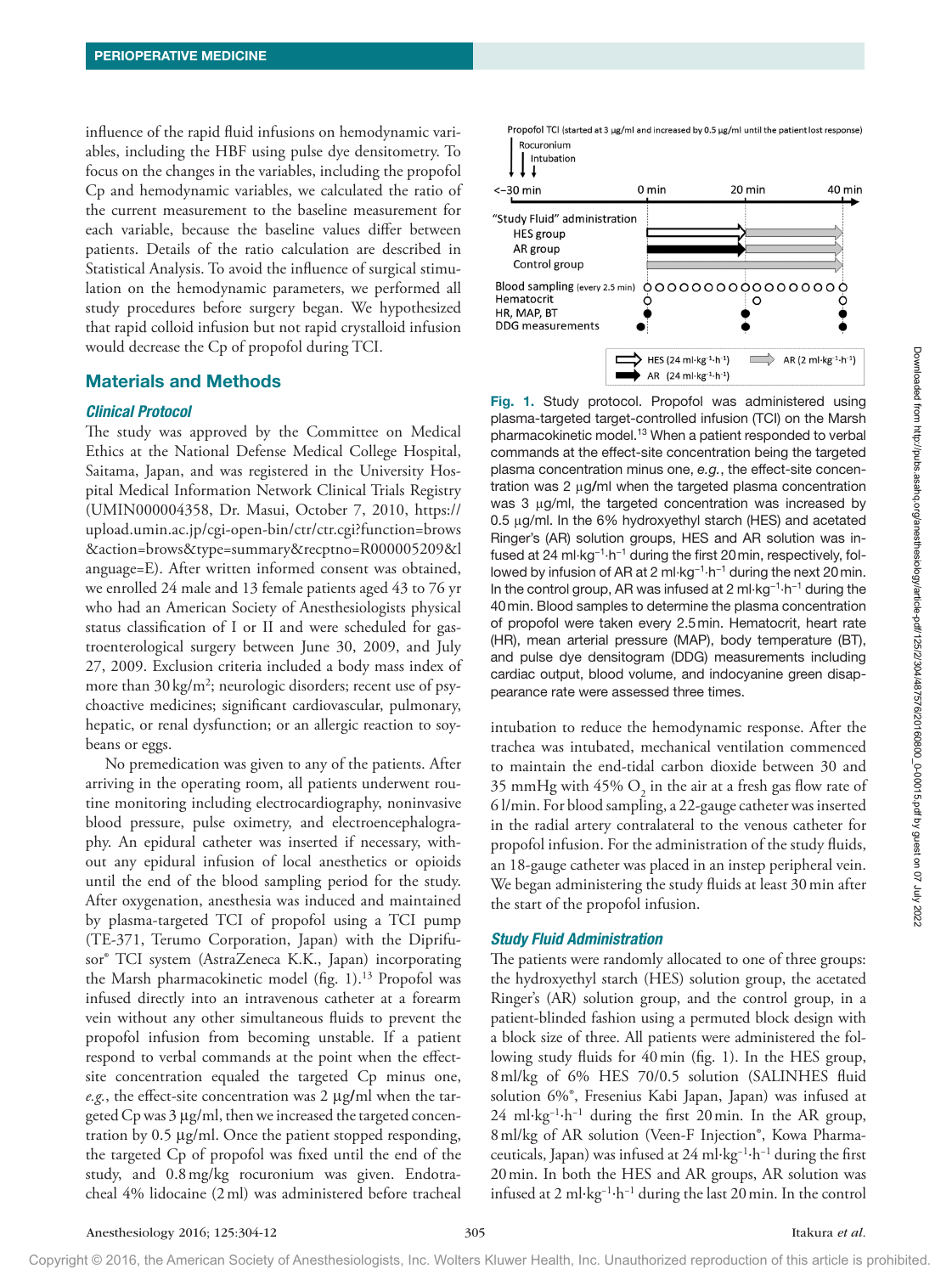group, AR solution was infused at 2 ml·kg−1·h−1 for the full 40min. An infusion pump (TE-171, Terumo Corporation, Japan) was used to administer the study fluids. No other fluid was administered from the onset of propofol administration to the end of the study fluid administration period.

## *Sample Acquisition and Handling*

Arterial blood samples were taken every 2.5min during the study fluid administration period (fig. 1). All of the samples were used to measure the Cp of propofol, and three samples that were taken at 0, 22.5, and 40min after the start of the study fluid administration were used to measure the hematocrit. The samples for the Cp measurements were centrifuged. The plasma was transferred to polyethylene tubes and stored at −20°C until assayed. The hematocrit was determined using Stat Profile M® (Nova Biomedical, Japan).

#### *Measurements during Fluid Administration*

The mean arterial pressure, heart rate, and body temperature were recorded at 0, 20, and 40min after the start of the study fluid administration (fig. 1). The CO, blood volume, and indocyanine green disappearance rate were determined using a pulse dye densitogram (DDG) analyzer with an earlobe or finger sensor (DDG-3300, Nihon Kohden, Japan). The accuracy of the CO measurement has been confirmed using the thermodilution method, and the percentage difference in the mean CO measured by DDG and the thermodilution method was  $4.5 \pm 19.6\%$ (mean ± SD).19 The accuracy of the other DDG measures, *i.e.*, the blood volume and indocyanine green disappearance rate, has also been confirmed using the standard radioisotope method $20$ and measured indocyanine green concentrations,<sup>21</sup> respectively. For the DDG measurements, 10mg indocyanine green (Diagnogreen, Daiichi Pharmaceutical, Japan) was administered followed by a 20-ml saline flush *via* the instep peripheral vein before and 20 and 40min after the start of study fluid administration (fig. 1). The first DDG measurement was completed immediately before the start of fluid administration. The effective HBF was calculated as the blood volume multiplied by the indocyanine green disappearance rate.<sup>20</sup>

## *Drug Assay*

The total Cp of propofol was determined using high-performance liquid chromatography (RF-550, CTO-10AS, LC-10AD, SIL-10AD, SCL-10A, and DGU-14A; Shimadzu, Japan) with fluorescence detection at an emission wavelength of 310nm after an excitation wavelength of 276nm.<sup>22</sup> To each 200-μl sample, 500 μl of precipitating solution (acetonitrile) and 1 μg thymol (internal standard) were added. The samples, which were mixed with a vortex mixer, were centrifuged for 10min. Then, 50 μl of the supernatant of the mixed samples was injected into a  $25 \text{ cm} \times 4.6 \text{-mm}$  ID Inertsil ODS-3 high-performance liquid chromatography column (GL Science, Japan). The detection limit of this apparatus is 10 ng**/**ml, and we confirmed the linearity of the signal concentration ratio from 50 ng/ml to 50  $\mu$ g/ml (r<sup>2</sup> = 0.9998).

#### *Statistical Analysis*

The sample size was determined using the following conditions: to detect a 0.3 difference in the "Cp ratio," which was the primary outcome measure and was defined as the measured Cp divided by the measured Cp at 0min in an individual, between the HES and control groups; an assumption that the variance of the Cp ratio was 0.2 in all groups based on previous data<sup>9</sup>; and to have a power of 0.80 and an  $\alpha$  of 0.05. Thus, the required sample size was determined to be 11 for each group.

The ratios of Cp, mean arterial pressure, heart rate, hematocrit, CO, blood volume, and effective HBF were calculated as the estimate divided by the baseline estimate at 0min or before the start of the study fluid administration. Time courses of the Cp ratios are described with the Friedman supersmoother, which is a nonparametric regression estimate.<sup>23</sup> Numerical data are expressed as the mean  $\pm$  SD or mean  $\pm$  SD (range). Repeated measures two-way analysis of variance was used, with the group as one factor and time as the repeated measures factor. The main effect of time or group is presented as the F [dfn, dfd], where dfn represents the degrees of freedom of the numerator and dfd the degrees of freedom of the denominator. For each analysis of variance, patients with missing values were excluded. The Sidak test was applied for the *post hoc* analysis after the two-way analyses for multiple comparisons between the groups at each time point or between the first and later measurements within a group. A multiplicity adjusted *P* value (referred to simply as *P* value) of less than 0.05 was regarded as significant. Statistical analyses were performed using Prism 6.07 (GraphPad Software, USA) and R version 3.2.2 (<http://www.R-project.org>; accessed September 18, 2015).

## **Results**

Thirty-six patients (12 patients in each group) completed the current study (fig. 2). One patient was excluded because a vasopressor had to be administered to treat hypotension. No other patients experienced hemodynamic instability during the study. Six patients were excluded due to technical problems with the DDG measurement (insufficient sensor fitting): two patients (one in each of the AR and control groups) had insufficient CO measurements and five patients (four in the AR group and one in the HES group) had insufficient blood volume and indocyanine green disappearance



Fig. 2. Flow diagram.  $AR =$  acetated Ringer's solution; HES = 6% hydroxyethyl starch.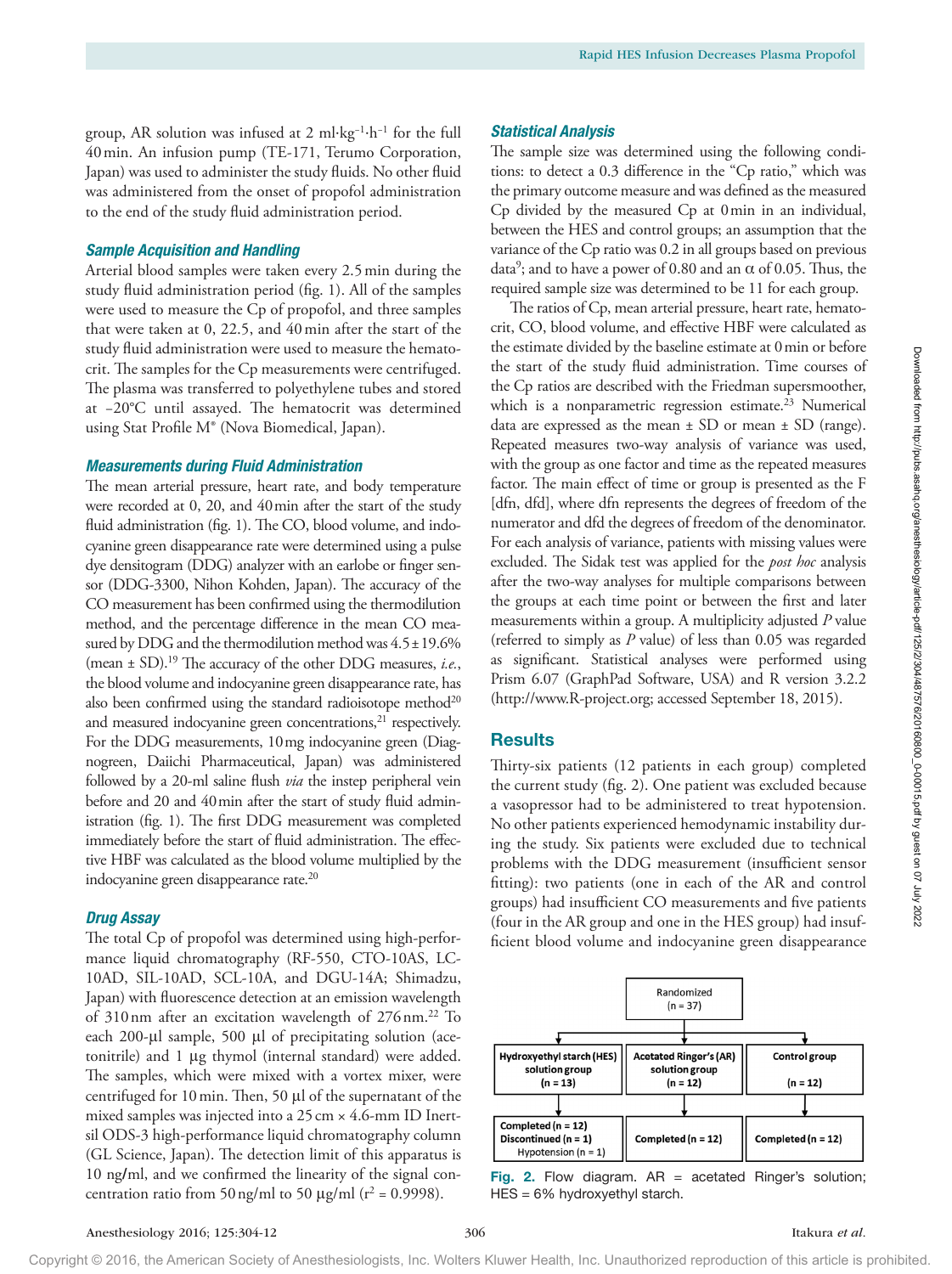|             | <b>HES Group</b> | AR Group    | <b>Control Group</b> |  |  |
|-------------|------------------|-------------|----------------------|--|--|
|             | $(n = 12)$       | $(n = 12)$  | $(n = 12)$           |  |  |
| Male/female | 8/4              | 9/3         | 7/5                  |  |  |
| Age (yr)    | $63 + 8$         | $64 \pm 8$  | $62 + 11$            |  |  |
| Height (cm) | $164 \pm 9$      | $163 \pm 8$ | $163 \pm 8$          |  |  |
| Weight (kg) | $60 \pm 10$      | $58 \pm 12$ | $57 + 9$             |  |  |

#### Table 1. Patient Characteristics

AR = acetated Ringer's (solution); HES = hydroxyethyl starch (solution).

rate measurements. The patient characteristics are shown in table 1. All data from these patients were used for the analyses. The hemodynamic variables, body temperature, and DDG measurements are shown in table 2. All patients lost their response to verbal commands at the target Cp of propofol, up to 4.5 μg/ml. The targeted Cp during study fluid administration was  $3$  or  $3.5 \mu$ g/ml for all patients, with the exception of two patients in the AR group who required a target Cp of 4.0 or 4.5 μg/ml. The time courses of the measured Cp are shown in figure 3. There were no differences in the measured concentrations at 0min across the groups (5.5±1.9 [2.5−9.0] μg/ml in the HES group; 4.9 ±1.8 [1.7−7.5] μg/ml in the AR group, *P* = 0.834 *vs*. HES group; 5.7±1.9 [3.3−9.0] in the control group, *P* = 0.992 *vs*. HES group and  $P = 0.682$  *vs*. AR group). There were no episodes of anesthetic awareness in any patients.

The time courses and values for the Cp ratios are shown in figure 3 and table 3. Two-way analysis of variance revealed significant main effects of group (F [2, 33] = 14.14, *P* < 0.001)

and time (F  $[16, 528] = 10.37$ ,  $P < 0.001$ ) and a significant interaction between group and time  $(F [32, 528] = 2.82,$ *P* < 0.001). The rapid infusion of HES significantly decreased the propofol Cp at 10 to 40min, compared with the Cp at 0min, by 22 to 37% (*P* values are shown in table 3), whereas no significant reductions in the propofol Cp were observed during the rapid or slow infusion of AR solution (AR or control groups, respectively) over the 40-min period. When comparing the Cp ratios among the groups, the Cp ratio in the HES group was significantly lower than the Cp ratio in the AR group, by 17 to 34% between 5 and 40min, and significantly lower than the ratio in the control group, by 18 to 35% between 10 and 40min (*P* values are shown in table 3).

The ratios of the mean arterial pressure, heart rate, hematocrit, CO, blood volume, and effective HBF are shown in figure 4. No significant differences in the mean arterial pressure were observed within or among the groups (fig. 4A; main effect of group: F [2, 33] = 0.48, *P* = 0.624; main effect of time: F [2, 66] = 0.31, *P* = 0.732; interaction between group and time: F [4, 66] = 1.85, *P* = 0.130). The heart rate at 20 and 40min was lower than that at 0min by 14 and 19% in the HES group, 12 and 12% in the AR group, and 9 and 10% in the control group, respectively (*P* < 0.001 for all comparisons, fig. 4B; main effect of group: F [2, 33] = 3.53, *P* = 0.041; main effect of time: F [2, 66] = 86.2, *P* < 0.001; interaction: F [4, 66] = 2.87, *P* = 0.030). The heart rate at 40 min in the HES group was significantly lower than the heart rates in the AR group by  $6\%$  ( $P = 0.021$ ) and in the control group by  $9\%$  ( $P = 0.001$ , fig. 4B). Both rapid

Table 2. Hemodynamic Variables, Body Temperature, and Pulse Dye Densitogram Measurements

|                        | Group                | Before/0 min      | 20/22.5 min       | 40 min            |
|------------------------|----------------------|-------------------|-------------------|-------------------|
| Mean arterial pressure | $HES (n = 12)$       | $68 + 18$         | $69 \pm 10$       | $71 \pm 11$       |
| (mmHg)                 | $AR (n = 12)$        | $69 + 15$         | $72 \pm 15$       | $66 \pm 12$       |
|                        | Control ( $n = 12$ ) | $67 + 9$          | $65\pm8$          | $67 \pm 6$        |
| Heart rate (/min)      | $HES (n = 12)$       | $69 \pm 9$        | $59 \pm 7$        | $55 \pm 6$        |
|                        | $AR (n = 12)$        | $73 \pm 14$       | $64 \pm 12$       | $64 \pm 12$       |
|                        | Control ( $n = 12$ ) | $69 + 15$         | $63 \pm 14$       | $61 \pm 12$       |
| Hematocrit (%)         | $HES (n = 12)$       | $36 \pm 3$        | $31 \pm 3$        | $32 \pm 3$        |
|                        | $AR (n = 12)$        | $36 \pm 3$        | $32 \pm 4$        | $33 \pm 4$        |
|                        | Control ( $n = 12$ ) | $35 \pm 5$        | $35 \pm 5$        | $35 \pm 5$        |
| Body temperature (°C)  | $HES (n = 12)$       | $36.0 \pm 0.5$    | $35.7 \pm 0.6$    | $35.7 \pm 0.6$    |
|                        | $AR (n = 12)$        | $36.2 \pm 0.4$    | $36.0 \pm 0.5$    | $36.0 \pm 0.5$    |
|                        | Control ( $n = 12$ ) | $36.3 \pm 0.4$    | $36.1 \pm 0.5$    | $36.0 \pm 0.5$    |
| Cardiac output (I/min) | $HES (n = 12)$       | $4.6 \pm 1.6$     | $4.2 \pm 1.0$     | $4.0 \pm 1.0$     |
|                        | $AR (n = 11)$        | $4.0 \pm 1.3$     | $3.8 \pm 1.4$     | $3.8 \pm 1.3$     |
|                        | Control ( $n = 11$ ) | $4.0 \pm 1.2$     | $3.2 \pm 0.7$     | $3.3 \pm 0.6$     |
| Blood volume (I)       | $HES (n = 11)$       | $5.2 \pm 1.4$     | $5.1 \pm 1.0$     | $5.1 \pm 1.0$     |
|                        | $AR (n = 8)$         | $4.5 \pm 1.2$     | $4.4 \pm 0.9$     | $4.4 \pm 0.9$     |
|                        | Control ( $n = 12$ ) | $4.4 \pm 1.1$     | $4.2 \pm 0.9$     | $4.1 \pm 0.7$     |
| Indocyanine green      | $HES (n = 11)$       | $0.180 \pm 0.043$ | $0.223 \pm 0.039$ | $0.221 \pm 0.033$ |
| disappearance rate     | $AR (n = 8)$         | $0.188 \pm 0.029$ | $0.202 \pm 0.025$ | $0.198 \pm 0.025$ |
| $(\text{min})$         | Control ( $n = 12$ ) | $0.190 \pm 0.062$ | $0.174 \pm 0.037$ | $0.197 \pm 0.038$ |

Hematocrit was assessed at 0, 22.5, and 40min; heart rate, mean arterial pressure, and body temperature were assessed at 0, 20, and 40min; the other variables were assessed before and 20 and 40min after the start of the study fluid administration. Cardiac output, blood volume, and indocyanine green disappearance rate were assessed using a pulse dye densitogram analyzer.

AR = acetated Ringer's (solution); HES = hydroxyethyl starch (solution).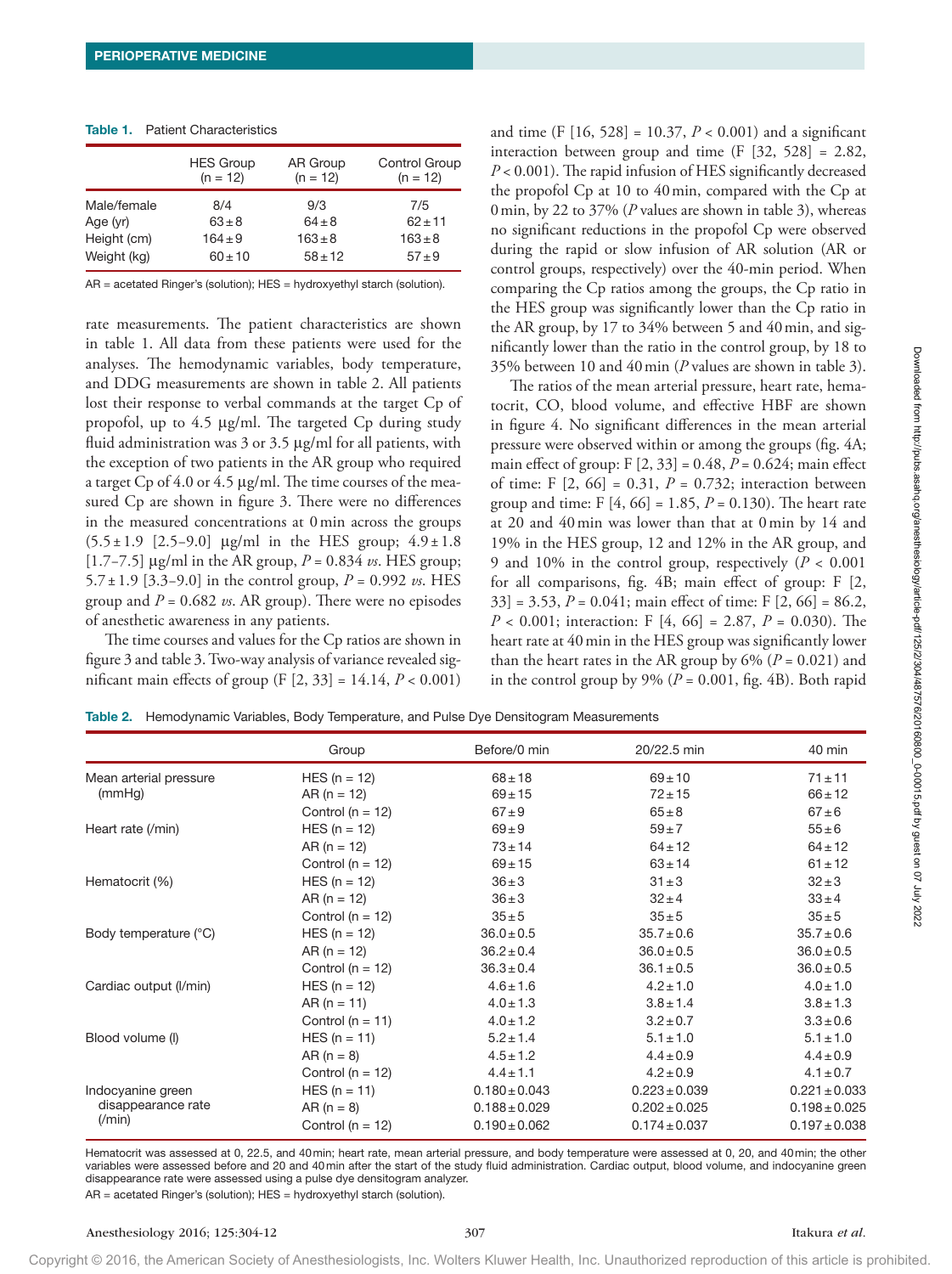

Fig. 3. Time courses of measured plasma concentration (Cp) and Cp ratio of propofol. Each *black circle* indicates each measured Cp or Cp ratio. All measures in an individual are connected with *lines*. The Cp ratio was defined as the Cp divided by the Cp at 0min. *Red line* indicates the Friedman supersmoother, which is a nonparametric regression estimate.<sup>23</sup> AR = acetated Ringer's solution; HES = 6% hydroxyethyl starch solution.

infusions significantly decreased the hematocrit by 13% at 22.5min and 12% at 40min in the HES group, and by 10% at 22.5 min and 8% at 40 min in the AR group ( $P < 0.001$  for all, fig. 4C; main effect of group: F [2, 33] = 13.68, *P* < 0.001; main effect of time: F [2, 66] = 47.62, *P* < 0.001; interaction: F [4, 66] = 10.04, *P* < 0.001). The CO in the control group significantly decreased by 18% at 20min (*P* = 0.001) and by 15% at  $40 \text{ min}$  ( $P = 0.009$ , fig.  $4D$ ; main effect of group: F  $[2, 31] = 1.71$ ,  $P = 0.197$ ; main effect of time: F [2, 62] = 6.03, *P* = 0.004; interaction: F [4, 62] = 1.68,  $P = 0.167$ ) compared to the CO at 0 min. In the other groups, the COs were similar over the 40-min period. No significant differences in the estimated blood volume were observed over time (fig. 4E; main effect of group: F [2, 28] = 0.93, *P* = 0.406; main effect of time: F [2, 56] = 0.18, *P* = 0.834; interaction: F  $[4, 56] = 0.89$ ,  $P = 0.475$ ). The rapid infusion of HES for 20min significantly increased the effective HBF by 27% at 20min (*P* < 0.001) and by 26% at 40min (*P* < 0.001, fig. 4F; main effect of group: F [2, 28] = 3.68, *P* = 0.038; main effect of time: F [2, 56] = 5.37, *P* = 0.007;

interaction: F [4, 56] = 3.67, *P* = 0.010) compared to the effective HBF at 0min. In the other groups, no significant changes in the effective HBF were noted during the study fluid administration period.

# **Discussion**

We found that the rapid infusion of 6% HES 70/0.5, but not AR solution (8ml/kg), over a 20-min period decreased the propofol Cp to 63% of the baseline Cp during TCI at a fixed targeted Cp (fig. 3 and table 3). Moreover, the rapid infusion of HES significantly increased the HBF by approximately 25% (fig. 4). Under the settings of the current study, the decreased CO had little influence on the propofol Cp.

The increase in the effective HBF was the only significant reason for the decrease in the measured Cp of propofol during TCI in the current study. When comparing the findings between the HES and AR groups, the propofol Cp decreased and the effective HBF increased during the rapid infusion of HES, whereas neither the propofol Cp nor the effective HBF changed during the rapid infusion of AR solution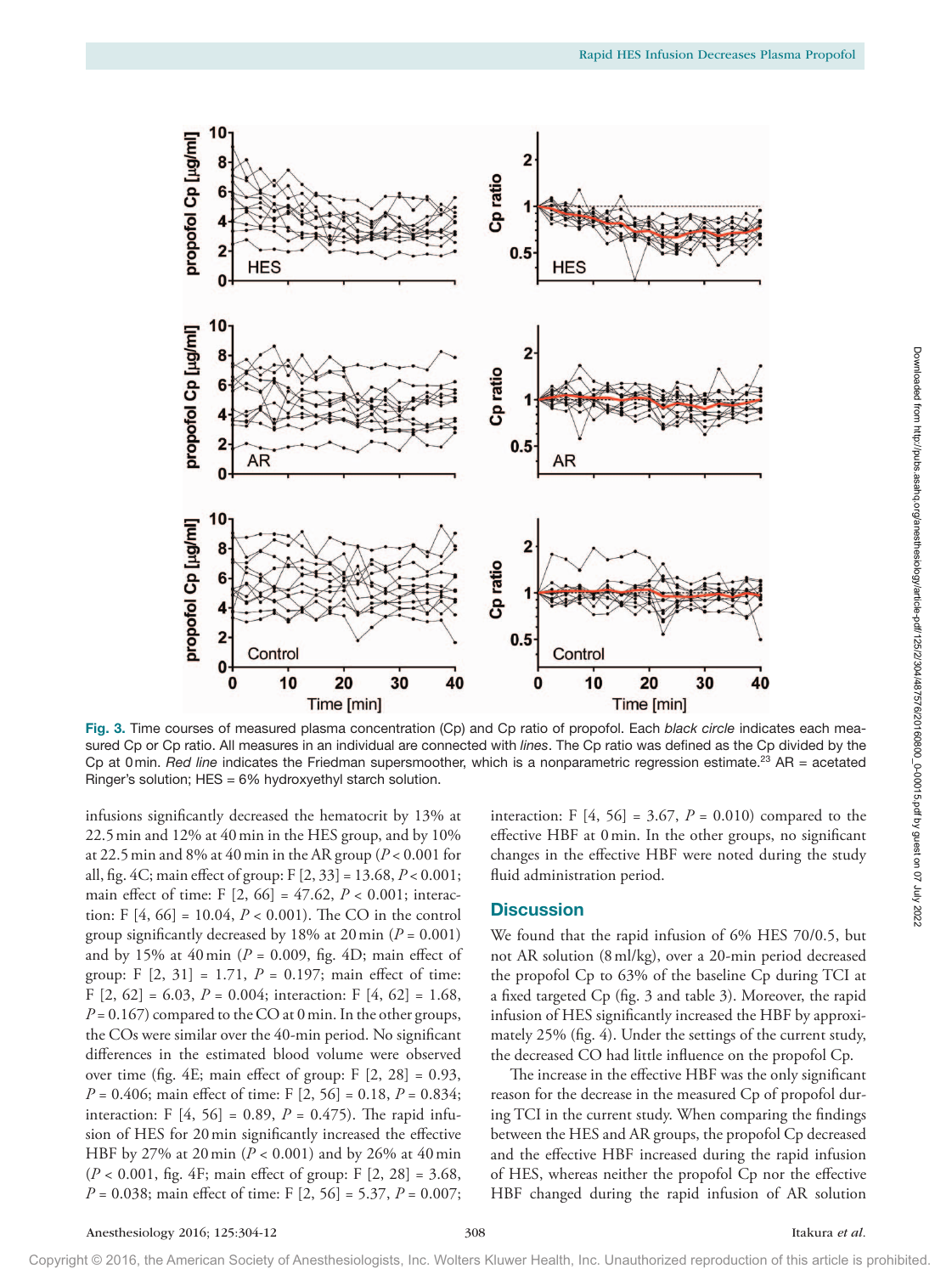|            | <b>HES Group</b> |                      | AR Group        |                      | Control Group   |                                | P Value between Groups |                    |                   |
|------------|------------------|----------------------|-----------------|----------------------|-----------------|--------------------------------|------------------------|--------------------|-------------------|
| Time (min) | Cp Ratio         | P Value vs.<br>0 min | Cp Ratio        | P Value vs.<br>0 min | Cp Ratio        | P Value vs.<br>$0 \text{ min}$ | HES vs.<br>AR          | HES vs.<br>Control | AR vs.<br>Control |
| 0          |                  |                      |                 |                      |                 |                                |                        |                    |                   |
| 2.5        | $0.96 \pm 0.12$  | > 0.999              | $1.04 \pm 0.11$ | > 0.999              | $1.02 \pm 0.26$ | > 0.999                        | 0.640                  | 0.801              | 0.992             |
| 5.0        | $0.90 \pm 0.09$  | 0.399                | $1.07 \pm 0.15$ | 0.942                | $1.03 \pm 0.22$ | > 0.999                        | 0.037                  | 0.160              | 0.911             |
| 7.5        | $0.87 \pm 0.15$  | 0.126                | $1.04 \pm 0.27$ | 0.999                | $1.03 \pm 0.14$ | > 0.999                        | 0.038                  | 0.067              | 0.995             |
| 10.0       | $0.84 \pm 0.07$  | 0.014                | $1.02 \pm 0.14$ | > 0.999              | $1.02 \pm 0.30$ | > 0.999                        | 0.022                  | 0.026              | > 0.999           |
| 12.5       | $0.77 \pm 0.10$  | < 0.001              | $1.03 \pm 0.18$ | > 0.999              | $1.05 \pm 0.23$ | 0.999                          | < 0.001                | < 0.001            | 0.992             |
| 15.0       | $0.78 \pm 0.16$  | < 0.001              | $0.99 \pm 0.15$ | > 0.999              | $1.00 \pm 0.24$ | > 0.999                        | 0.006                  | 0.003              | 0.997             |
| 17.5       | $0.68 \pm 0.13$  | < 0.001              | $1.03 \pm 0.17$ | > 0.999              | $1.04 \pm 0.28$ | > 0.999                        | < 0.001                | < 0.001            | 0.997             |
| 20.0       | $0.69 \pm 0.10$  | < 0.001              | $1.01 \pm 0.13$ | > 0.999              | $1.05 \pm 0.25$ | 0.997                          | < 0.001                | < 0.001            | 0.937             |
| 22.5       | $0.63 \pm 0.12$  | < 0.001              | $0.88 \pm 0.16$ | 0.224                | $0.95 \pm 0.30$ | 0.986                          | 0.001                  | < 0.001            | 0.768             |
| 25.0       | $0.63 \pm 0.11$  | < 0.001              | $0.95 \pm 0.20$ | 0.995                | $0.95 \pm 0.15$ | 0.993                          | < 0.001                | < 0.001            | > 0.999           |
| 27.5       | $0.67 \pm 0.13$  | < 0.001              | $0.92 \pm 0.15$ | 0.766                | $0.94 \pm 0.10$ | 0.986                          | 0.001                  | 0.000              | 0.976             |
| 30.0       | $0.70 \pm 0.10$  | < 0.001              | $0.87 \pm 0.16$ | 0.138                | $0.96 \pm 0.16$ | > 0.999                        | 0.033                  | 0.000              | 0.474             |
| 32.5       | $0.64 \pm 0.11$  | < 0.001              | $0.94 \pm 0.25$ | 0.981                | $0.98 \pm 0.16$ | > 0.999                        | < 0.001                | < 0.001            | 0.901             |
| 35.0       | $0.67 \pm 0.11$  | < 0.001              | $0.91 \pm 0.12$ | 0.700                | $0.94 \pm 0.12$ | 0.967                          | 0.002                  | < 0.001            | 0.980             |
| 37.5       | $0.68 \pm 0.11$  | < 0.001              | $0.95 \pm 0.15$ | 0.998                | $1.00 \pm 0.18$ | > 0.999                        | < 0.001                | < 0.001            | 0.892             |
| 40.0       | $0.72 \pm 0.11$  | < 0.001              | $1.00 \pm 0.24$ | >0.999               | $0.96 \pm 0.19$ | > 0.999                        | < 0.001                | 0.002              | 0.915             |

#### Table 3. Plasma Concentration Ratio of Propofol

AR = acetated Ringer's (solution); Cp = plasma concentration; HES = hydroxyethyl starch (solution).

(figs. 3 and 4 and table 3). In both groups, the hematocrit decreased and the COs were similar during the fluid infusion (fig. 4). According to the traditional pharmacokinetic theory, the clearance of high hepatic extraction drugs will be affected by changes in HBF. 17 As the hepatic extraction ratio of propofol was reported to be high, at  $0.87$ ,<sup>15</sup> the increased HBF caused by the rapid infusion of HES likely increased the hepatic metabolic clearance of propofol. A previous study showed that goal-directed colloid, but not crystalloid, administration increased the microcirculatory blood flow in the small intestine.<sup>24</sup> Another study revealed that HES improved rheology after acute normovolemic hemodilution.25 The principal determinants of HBF are the vascular resistance across the intestine, the hepatic arterial resistance, and hydrodynamic interactions.26 Rheologic change may be a reason for the HBF increment in the HES group. Additionally, propofol itself might enhance the HBF increase in the HES group. HBF increased by approximately 25% in the current study, while a rapid infusion of 500ml of 6% HES (130/0.4) within 10min increased the HBF by 11% before the induction of general anesthesia.<sup>18</sup> The decrement of propofol Cp (fig. 3) suggests that more propofol may flow into the liver. In an animal study, propofol increased the total HBF in a dose-dependent fashion.27 Otsuki *et al*. 28 reported that, against blood withdrawn to a hematocrit at 15% over 30min, a 1:1 fluid replacement with 6% HES 200/0.5 reduced the systemic vascular resistance index to 47%, whereas a 3:1 fluid replacement with lactated Ringer's solution (1ml bleeding was replaced with 3ml of solution) reduced it to 61%. Additional crystalloid infusions might increase the HBF, although we did not infuse the crystalloid more than the colloid to avoid fluid overload.

The COs at 20 and 40min in the control group were approximately 20% less than the COs in the AR group (fig. 4). However, the time course of the Cp did not change in both groups (fig. 3). These results indicated that the CO had little influence on the propofol Cp in the current study. The reduction in CO in the control group may be caused not by propofol but by a decrease in sympathetic nervous system activity after tracheal intubation. It was reported that propofol reduced systemic vascular resistance but not CO after a 2mg/kg bolus followed by 6mg kg−1 h−1 over 60min without tracheal intubation.<sup>29</sup> It might be expected that the propofol Cp would increase in the control group due to significant CO reduction. Kurita *et al*. 10 reported that the propranolol-induced CO reduction decreased the propofol Cp, which contrasts our result. This discrepancy might be caused by propranolol, which leads to a greater decrease in the splanchnic blood flow than what occurs after a reduction in CO alone in patients with liver function impairment.30 When considering the first-pass and recirculated  $Cps<sup>31</sup>$  of propofol (the sum of these is total propofol  $Cp$ ) in the control group, first-pass Cp may increase because of CO reduction. As propofol Cp did not change over time, recirculated Cp might decrease due to an increase in distribution clearance but not due to an increase in metabolic clearance because of HBF reduction (although insignificant; fig. 4). In the control group, the following factors might increase the amount of intravascular propofol transferring to the extravascular space, which results in an increase in distribution clearance: velocity of drug transportation in a peripheral vein decreases with CO reduction; peripheral perfusion improves with a decrease in systemic vascular resistance by propofol regardless of the change in CO. 32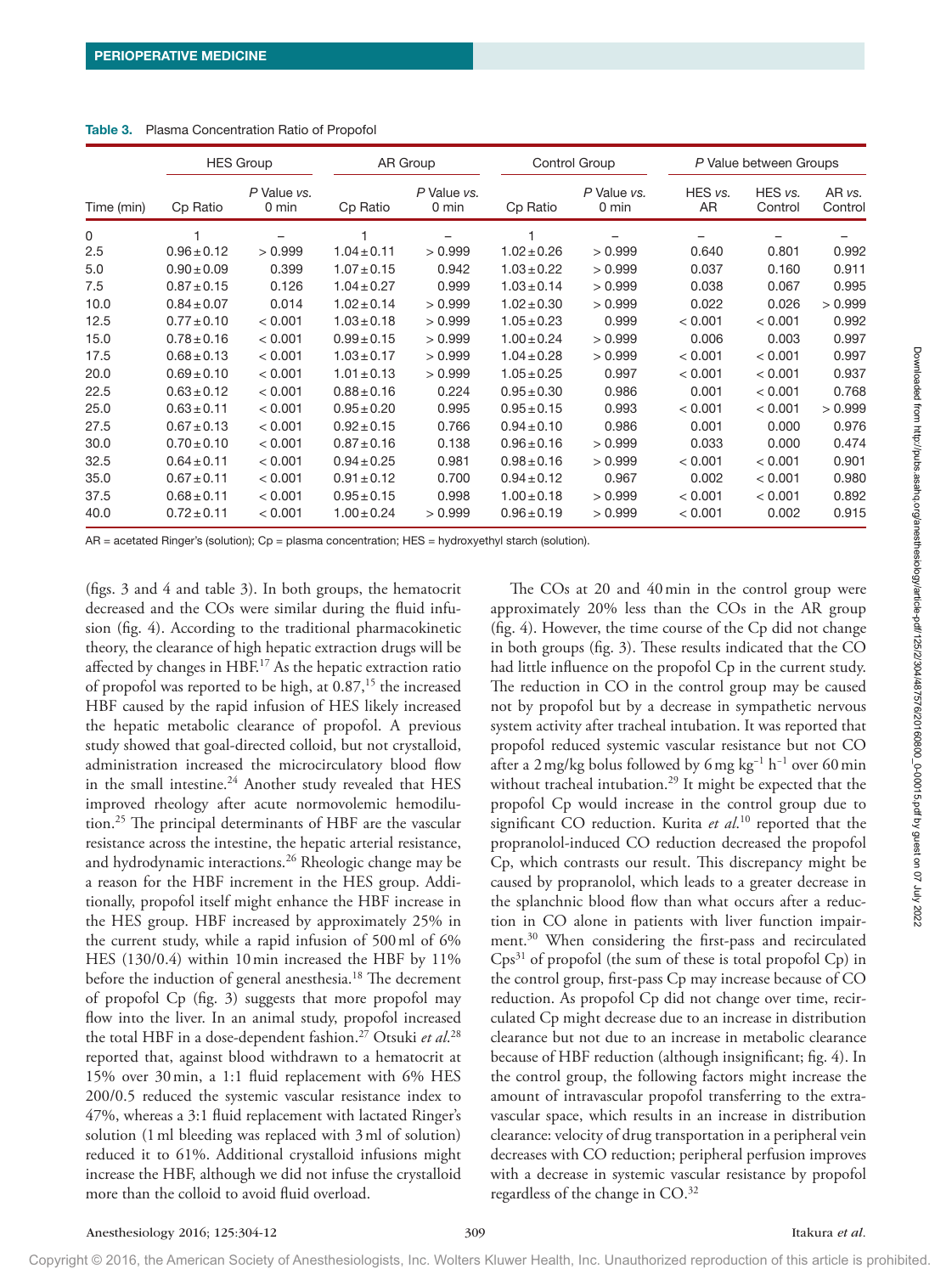

Fig. 4. The changes of mean arterial pressure (MAP), heart rate, hematocrit, cardiac output, blood volume, and effective hepatic blood flow (HBF). The ratios were defined as the estimate of MAP, heart rate, hematocrit, cardiac output, blood volume, or effective HBF divided by the baseline estimate assessed before or at the start of propofol administration. The cardiac output, blood volume, and indocyanine green disappearance rate were determined using pulse dye densitogram. The effective hepatic blood flow was calculated as the blood volume multiplied by the indocyanine green disappearance rate. Each *circle* and *whisker* indicate the mean and SD of the variable. \*Significant difference within the same group *versus* the baseline estimate (in *B*: *P* < 0.001 at 20 and 40min for all groups; in *C*: *P* < 0.001 at 22.5 and 40min for the hydroxyethyl starch [HES] solution and acetated Ringer's [AR] solution groups; in *D*: *P* = 0.001 at 20min and 0.009 at 40min for the control group; in *F*: *P* < 0.001 at 20 and 40min for the HES group). +Significant difference at the same time point *versus* the control group (in *B*: *P* = 0.001 at 40min in the HES group; in *C*: *P* < 0.001 at 22.5 and 40min in the HES group and at 22.5min in the AR group, *P* = 0.001 at 40min in the AR group; in *F*: *P* < 0.001 at 20min and = 0.042 at 40min in the HES group), or *versus* the AR group (in *B*: *P* = 0.021 at 40min in the HES group).

Hemodilution did not influence the propofol concentration. Although the hematocrit decreased in the AR group but not in the control group (fig. 4), the time course of the propofol Cp was similar in both groups (fig. 3). This was expected because intravenous propofol is rapidly distributed to the extravascular space, which is much larger than the intravascular space.12–14 Massey *et al*. 12 reported that the propofol concentration obtained from the radial artery during continuous infusion was not altered by the onset of cardiopulmonary bypass with an extra 2.2 l of crystalloid.

The mean arterial pressure was stable during the study fluid administration period, while the heart rate decreased from 0 to 20min after the study fluid administration was initiated (fig. 4). The change in the heart rate did not influence the measured propofol Cp, as the propofol Cp did not change over the 40-min period in the control group (fig. 3). Because the CO also decreased between 0 and 20min after initiating the study fluid administration (fig. 4), approximately 50min would be necessary to achieve a stable hemodynamic state after starting propofol TCI.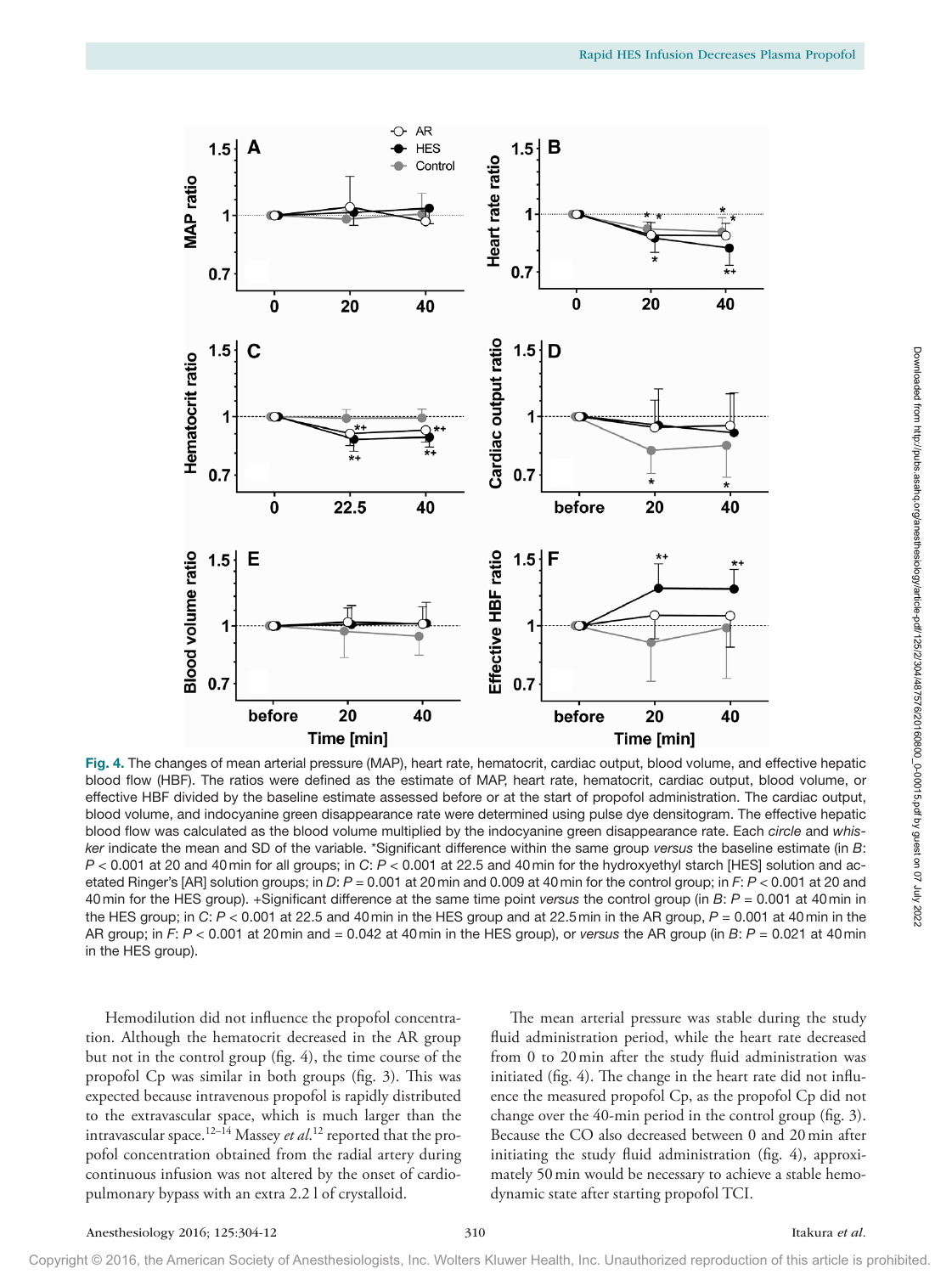The assessed blood volumes in the HES and AR groups were not significantly different from the blood volume in the control group, although 8ml/kg of fluid was infused during general anesthesia. Similarly, Simon *et al*. 18 reported that the blood volume assessed with a DDG analyzer did not increase after a 500-ml colloid infusion in orthopedic, urologic, gynecologic, or abdominal surgery patients before anesthesia induction. In contrast, Ueyama *et al*. 33 reported that the assessed blood volume significantly increased after a 500-ml colloid infusion in full-term pregnant patients before anesthesia induction. Patient characteristics such as age and pregnancy might influence the blood volume assessments. The time courses of the blood volume and hematocrit were similar between the HES and AR groups, although the HES group is expected to have a greater blood volume. As propofol reduces systemic vascular resistance,<sup>32</sup> the clearance of crystalloid from the circulation to the extravascular space might be slower due to lower peripheral vascular pressure.<sup>34</sup>

Possible causes of decreasing propofol Cp in the HES group remain unclear but include an increase in the distribution clearance or free propofol fraction. The distribution clearance might increase due to an improvement in the microcirculation, which may increase the amount of intravascular propofol transferring to the extravascular space, after HES administration.<sup>24</sup> The free propofol fraction might also be increased by HES administration because propofol is highly bound to serum proteins.<sup>35</sup> However, as the hepatic extraction ratio of propofol is high  $(0.87)$ ,<sup>15</sup> a change in the free fraction of propofol would have only a small influence on its hepatic clearance.

To compensate for the altered propofol clearance in patients receiving HES solutions rapidly, the infusion rate of propofol could be changed. Using similar conditions in the HES group (an 8ml/kg HES infusion over 20min is performed 30min after the start of propofol TCI at 3 μg/ml with the Marsh model<sup>13</sup>), the following dosing theoretically maintains the propofol Cp at approximately constant in an average patient: target concentration increased up to 1.6 times (reciprocal of 0.63, which is the minimum Cp ratio in the HES group) or infusion rates increased to 1.2, 1.4, 1.5, 1.7, 1.9, 1.7, 1.6, and 1.3 times every 5min over 40min.

One limitation of the current study was that we took blood samples during the 20-min period after the end of the rapid fluid infusion because of the limited amount of time available before the start of surgery. Thus, the duration of the effects of rapid HES infusion on the measured propofol Cp and effective HBF remains unknown. Another limitation was that the infusion volume, infusion speed, or type of fluid may have influenced the measured propofol Cp. The distribution of the measured propofol Cp might limit its clinical relevance, because the measured Cp at 0min was less than 3 μg/ml in only one patient in each of the HES and AR groups. Although the current study covers a range of  $3$  to  $5 \mu g/ml$ , the reported therapeutic range of propofol is 2 to 5  $\mu$ g/ml.<sup>36</sup> Further investigation is required to address these limitations.

In conclusion, the rapid infusion of 6% HES, but not AR solution (8ml/kg), for 20min decreased the propofol Cp during plasma-targeted TCI at a fixed target concentration. As the decrement of propofol Cp may decrease the depth of anesthesia and might result in anesthetic awareness, the targeted Cp or infusion rate of propofol may have to be increased up to 1.6 or 2 times, respectively, during and shortly after the rapid infusion of HES to maintain the desired Cp in our population. It should be noted that appropriate increment of dosage may differ depending on age, which can influence the pharmacokinetics and pharmacodynamics of propofol.<sup>14,37</sup> The increase in the effective HBF that was induced by the HES infusion was found to be the cause of the reduction in the measured propofol Cp. The concentrations of other drugs with high liver extraction ratios may also be decreased by the rapid infusion of HES. In the experimental setting of the current study, the hemodynamic changes, including the changes in the CO and heart rate, did not influence the propofol Cp. Further study is required to examine the pharmacodynamic changes during rapid HES infusion.

# Research Support

Support was provided solely from institutional and/or departmental sources.

## Competing Interests

The authors declare no competing interests.

# Reproducible Science

Full protocol available at: [kenichi@masuinet.com.](mailto:kenichi@masuinet.com) Raw data available at: [kenichi@masuinet.com.](mailto:kenichi@masuinet.com)

## **Correspondence**

Address correspondence to Dr. Masui: Department of Anesthesiology, National Defense Medical College, Namiki 3-2, Tokorozawa, Saitama, Japan 359–8513. [kenichi@masuinet.com](mailto:kenichi@masuinet.com). Information on purchasing reprints may be found at [www.anesthesiology.org](http://www.anesthesiology.org) or on the masthead page at the beginning of this issue. Anesthesiology's articles are made freely accessible to all readers, for personal use only, 6 months from the cover date of the issue.

## **References**

- 1. Tackley RM, Lewis GT, Prys-Roberts C, Boaden RW, Dixon J, Harvey JT: Computer controlled infusion of propofol. Br J Anaesth 1989; 62:46–53
- 2. Schüttler J, Kloos S, Schwilden H, Stoeckel H: Total intravenous anaesthesia with propofol and alfentanil by computerassisted infusion. Anaesthesia 1988; 43(suppl):2–7
- 3. Kenny GN, White M: A portable target controlled propofol infusion system. Int J Clin Monit Comput 1992; 9:179–82
- 4. Bailey JM, Mora CT, Shafer SL: Pharmacokinetics of propofol in adult patients undergoing coronary revascularization. The Multicenter Study of Perioperative Ischemia Research Group. Anesthesiology 1996; 84:1288–97
- 5. Struys MM, De Smet T, Depoorter B, Versichelen LF, Mortier EP, Dumortier FJ, Shafer SL, Rolly G: Comparison of plasma compartment *versus* two methods for effect